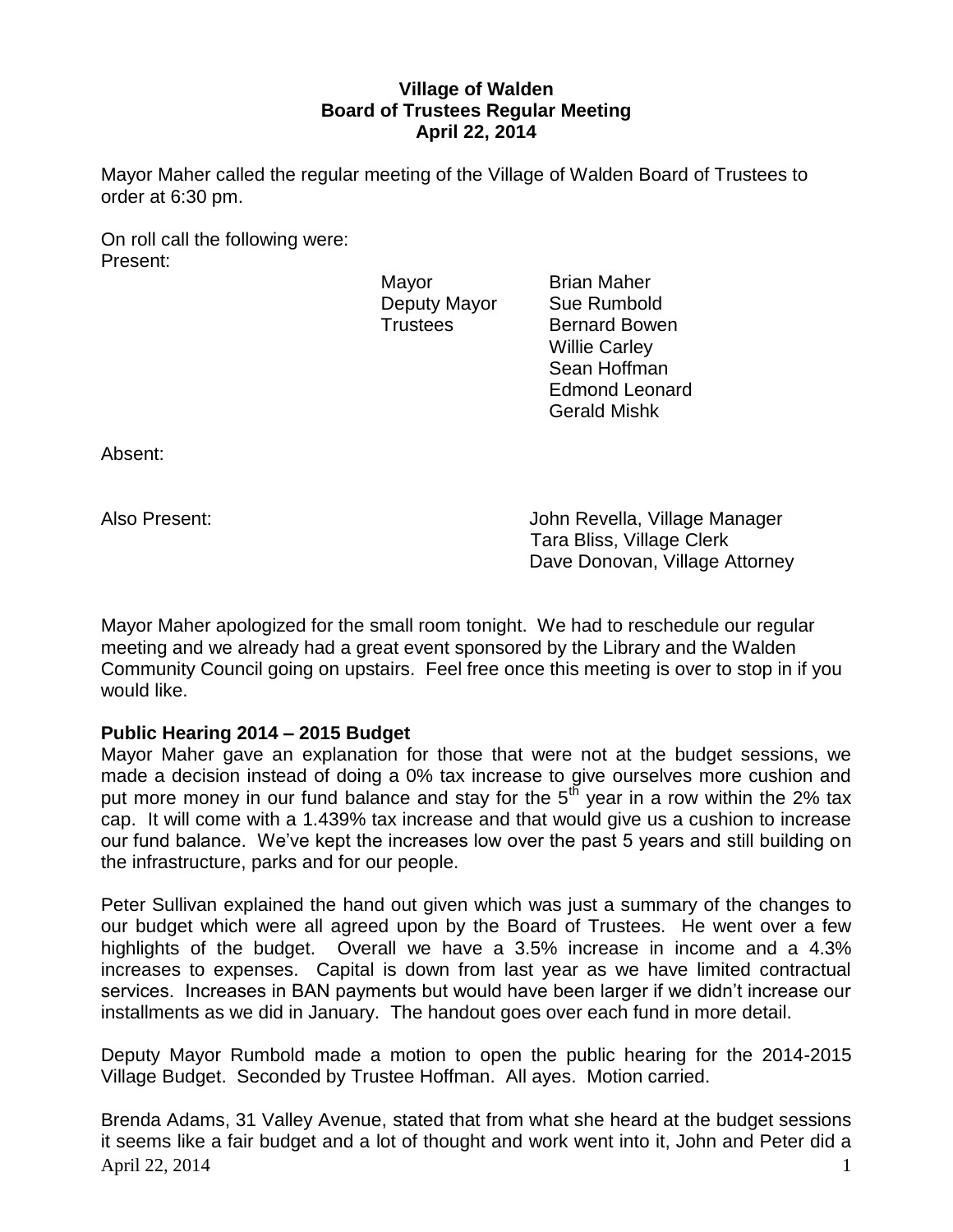great job. The fund balance still concerns her. She thinks it's low and would like to see over the next year that they put some effort into making next year's budget balance so you don't have to count on the fund balance or at least not to the extent that was done this year and the previous year. She thinks that it's the rainy day fund, our savings account, and you need a cushion. With regard to the discussion on the new full time position you were taking a part time position and the excess from another position figuring that you had a full timer between over time and half time and one of her thoughts you might like to consider is that we have a lot of small cities money here that could go for helping people who need help with their homes and also could help make the Village look a lot better. Perhaps this position could hold a few hours of time to promote the small cities money to make flyers to send with the water bills and make the people aware that the funds are there. They could also serve as a person to ask questions and be a liaison for the program to get back to them in a timely manner so they don't have to wait weeks or months to get an answer. She has heard that some people give up on the money when they don't get an answer. They either go into debt doing it themselves or just don't do it at all and leave the properties in disrepair. If you could swing a few hours of a person's time that would be great.

Becky Pearson, 167 Walnut Street, asked what vehicles were settled on to purchase this year.

Manager Revella replied a police SUV and Parks Pick Up Truck.

Becky asked if the hours were finalized for the Village offices.

Manager Revella replied, no, it's on today's agenda.

Becky continued that she knows that residential garbage is going to be on the tax bill. She had a thought about and a question that maybe the Board could answer. You have to pay taxes yes and that is at tax. Your garbage is a service listed as a line item on your taxes. What if they don't pay that and just pay their taxes?

Manager Revella replied it would be addressed the same way as if they don't pay their taxes.

Becky asked if that could legally be done as it's not a tax.

Peter Sullivan, Village Treasurer, replied that we actually can't take payments that are less than the total tax bill. He's not sure the legalities of that.

Manager Revella added it's just like the library line.

Becky stated that the public voted on the library line, that's a whole different issue entirely. The public did not vote to put the garbage on the tax bill. She's not sure the legalities of that. If she wanted to pay her garbage in four payments could she do that for example?

Manager Revella replied no.

Becky summarized so legally it has to be done at the same time.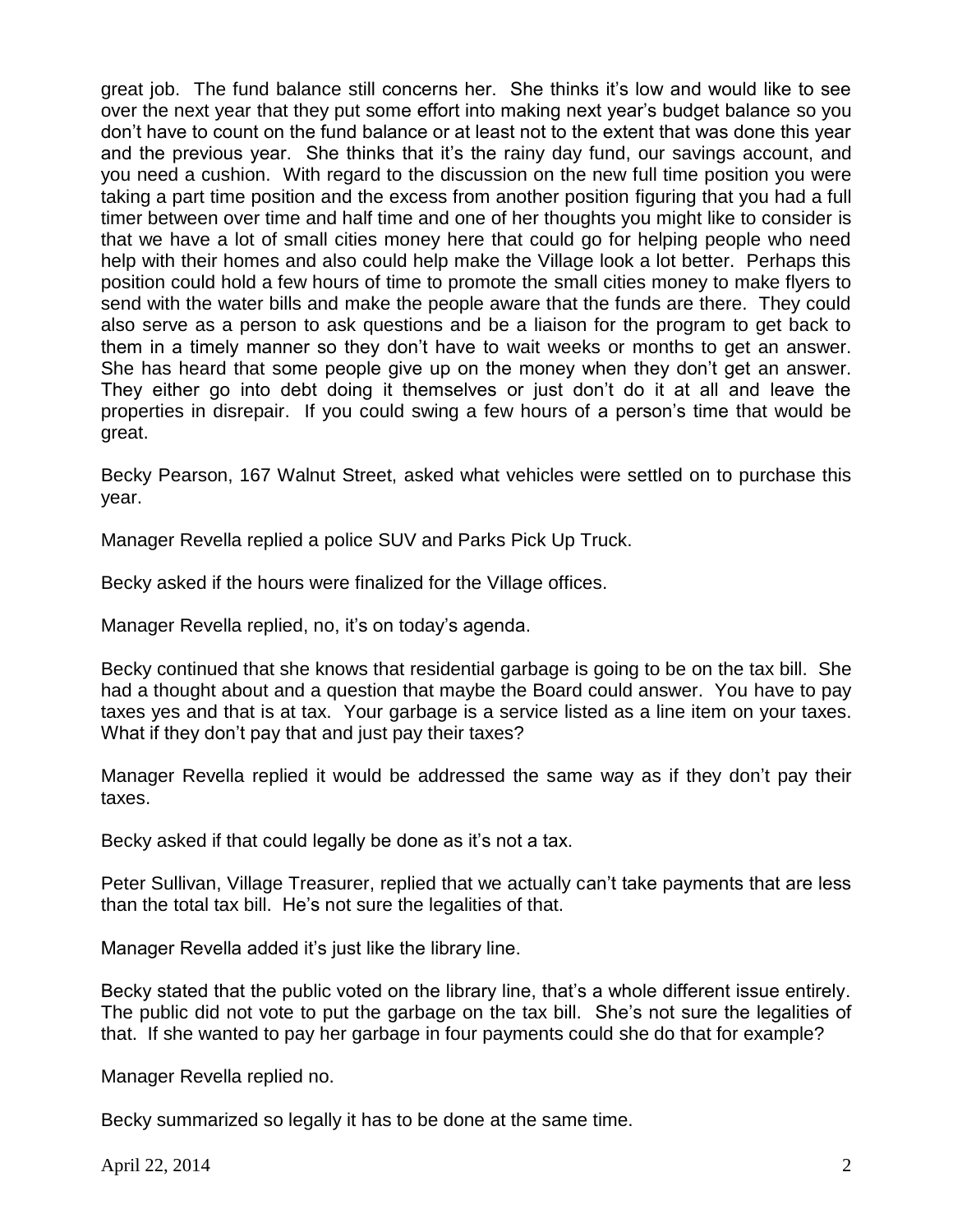Trustee Leonard made a motion to close the public hearing for the 2014-2015 Village Budget. Seconded by Trustee Mishk. All ayes. Motion carried.

## **Presentation – Viridian**

Gil Torres, 7 Sunny Place, and his partner Fred Stewart, 53 Albany Post Road Newburgh, came to talk to the Board about using a  $3<sup>rd</sup>$  party for utilities on the municipality level. We are a green company and we have a lot more businesses here in NY and wanted to speak about this on a municipal level.

Fred explained that D Regulations says you are allowed to choose your supplier for power. If you don't choose, the utility company puts you with a supplier in the area. Viridian is a green energy company started in 2009 in Stanford CT. We did soemthign different seeing as how you have a choice, if you had a greener choice and everything was the same price would you choose to buy that supply? The production of electricity is the number one pollutant of air in the world and it uses 10% of our clean fresh water. What we do is buy 50% of our energy from renewable sources above what the State requires. The state requires 4% from renewable sources. We buy from windmills, solar, hydro, and bio mass. In 4 short years we've avoided putting 4 billion pounds of CO2 and we have saved our customers 15%. Utilities can't profit from selling you energy so they don't care the price they buy the energy as they pass that cost onto you. We purchase energy in advance, say a year in advance, and buy it in large quantities. We pass the savings onto you. You can choose and it's split up on your bill. We have also partnered up with a company called Solar City. Residents that have good sun light and good credit score can have solar panels installed on your home at no charge. You can lock in a low rate for 20 years without having to worry about an increase. He used to pay Central Hudson \$450-\$500 every two months and now he pays \$168 per month for his solar panels and \$23 per month to Central Hudson. You don't own the panels so if anything breaks you don't have to maintain it or worry about it. Electricity prices are due to increase, there was an article in the paper just the other day, and if you don't choose your Third Party provider and lock in you will be hit with this increase. We offer a fixed rate where with utilities its variable, every month it will change. You can budget that into your budget with a guaranteed price and will easily see the savings.

Mayor Maher encouraged any residents to look into this company and take advantage of it.

Trustee Mishk asked if there was a contract that had to be signed.

Fred replied that if you take a fixed rate over a year or two, then yes.

Trustee Mishk asked how long that contact was for.

Fred replied, as little as six months to a year. We try to get you the best price so if we feel the best price is 6 months we're going to try to give you that. Every utility company is different but it's based on market conditions and what we buy. There is a \$50 fee to break any contract you may sign.

# **Village Manager's Report**

Was away for few days in between meetings but still got a lot done.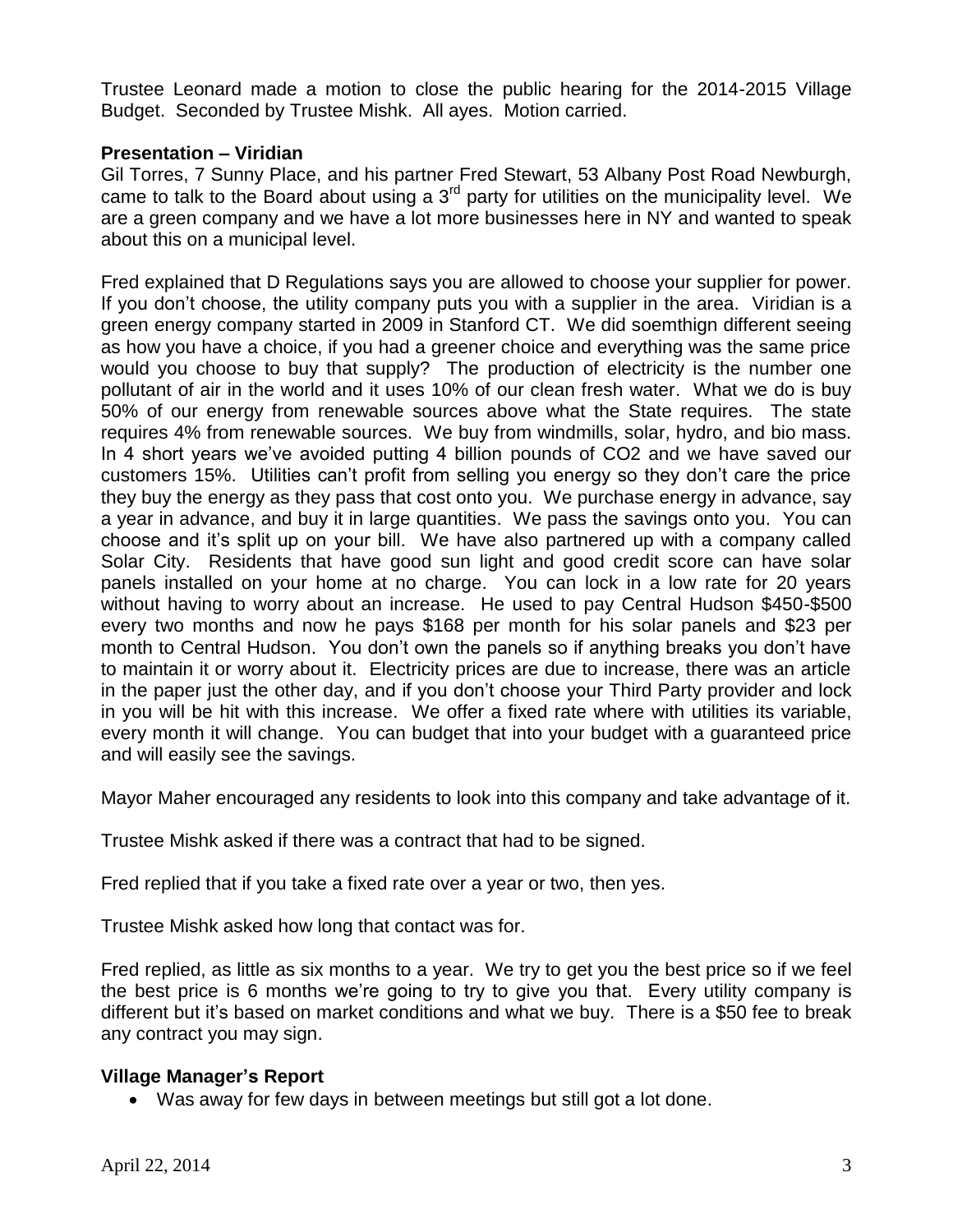- Met with Hannaford's regarding their Mass Hiring this week Thursday, Friday, and Saturday, interviewing for 80 new positions at the new store.
- We are continuing to discuss PBA negotiations which we have an update for tonight.
- Went through the files in the building next door with the Clerk and shredded all files that could be shredded. We made a lot of room and now just organizing what is left with proper labeling system to keep track of it.
- Budget sessions as you heard went well.
- $\bullet$  Met with Viridian regarding 3<sup>rd</sup> party suppliers of energy.
- Meeting with insurance agent and a landlord regarding the Landlord registry law and shared updates with the Board.
- Met with IWS to do annual garbage truck inspections. Minor repairs required but have all complied. Report is in the Clerk's office.
- Met with the Pastor of the Methodist Church and the Recreation Coordinator to discuss upcoming projects for the Village. Doing Olley Park trail work there again as well as minor plantings at Olley Park and the switch back for rail trail.
- Attended an OC Transportation Council Exec Committee regarding updates for state funded programs such as TIPS. Also discussed upcoming funding.
- Drainage is finished and ready for new playground at Olley Park.
- Had a preconference meeting engineer, sewer operator, and our attorney with regards to DEC correspondence. We had a meeting in White Plains with them which went over an update of our consent order status and inspection reports.
- Came back from Vacation for one day to go to the Walden Senior's luncheon where they did the swearing in of their officers that day. Also did some follow up in the office including payroll signing and things like that.
- This past Saturday he attended the opening of the new Cultural Center and Library dedication ceremony at Buddhist temple. Benefit for our residents.
- Set up for Hannaford for mass hiring and asked to have a meeting regarding community events and seem very inclined to help us at our events in the future.

# **Approval of the April 1, 2014 Tri Board Minutes**

Trustee Hoffman noted a few edits that he submitted to the Village Clerk prior to the meeting. The Village Clerk has made said changes.

Trustee Leonard made a motion to approve the April 1, 2014 Tri Board minutes with changes noted by Trustee Hoffman. Seconded by Trustee Mishk. All ayes. Minutes approved.

## **Approval of the April 1, 2014 Minutes**

Tabled until the next meeting as they were just sent out today.

## **Approval of the April 7, 2014 Reorganization Meeting Minutes**

Deputy Mayor Rumbold made a motion to approve the April 7, 2014 Reorganization Meeting minutes. Seconded by. 5 ayes, 2 abstentions (Trustee Carley and Deputy Mayor Rumbold). Minutes approved.

# **Trustee's Committee Reports**

## **Town of Montgomery & Library Board liaison – Trustee Leonard**

Trustee Leonard stated he had no report at this time.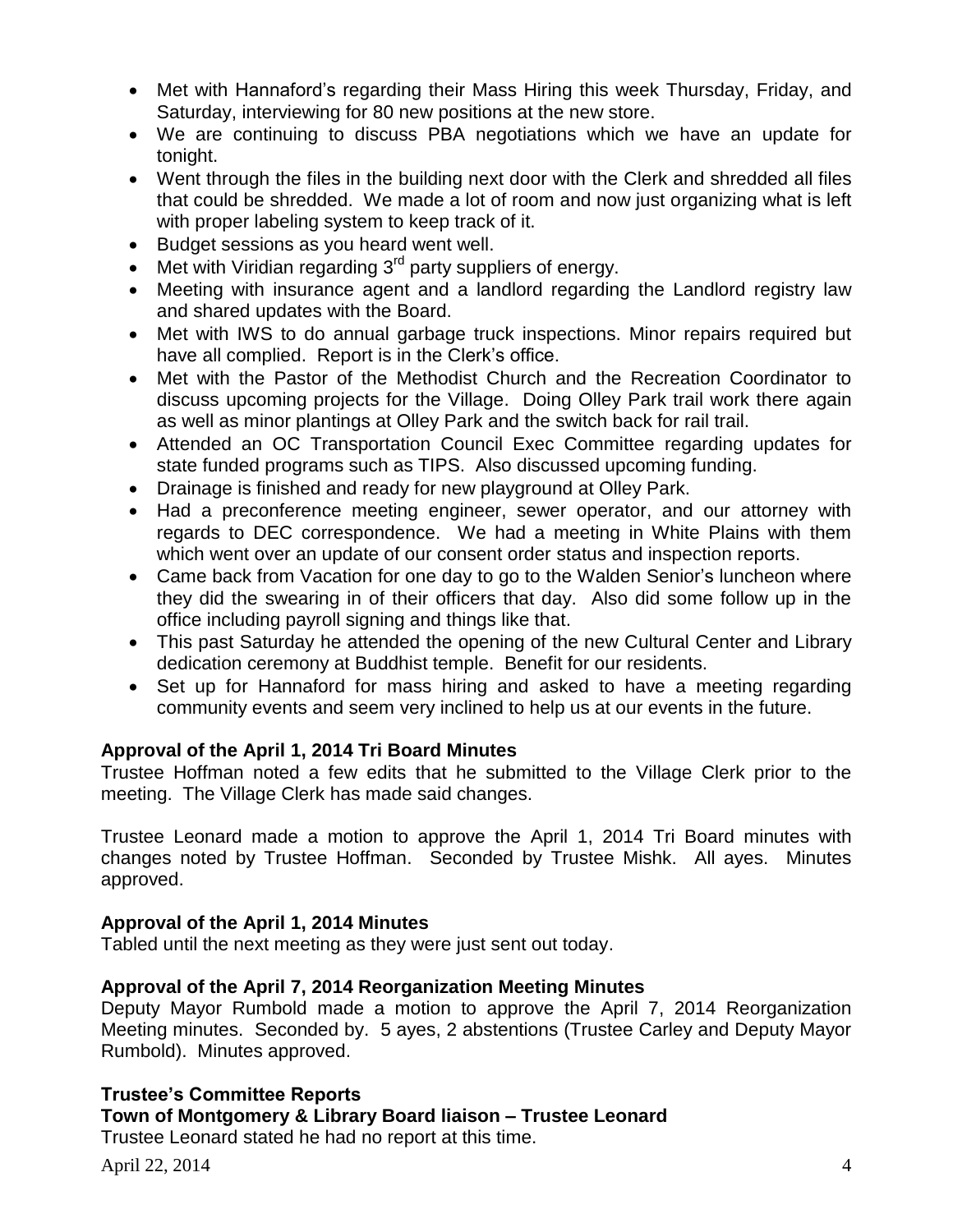## **Village Clerk & Village Treasurer Liaison – Trustee Bowen**

Trustee Bowen reported that Peter in addition to all the great budget work along with John has been working on moving our accounts from Key Bank to Sterling National Bank for the operational portion of our funds as Key Bank is starting to charge us fees. Orange County Trust for our reserve and investment accounts.

Peter Sullivan, Treasurer, reported that the interest rate has gone down to .02% and we will be charged fees in July. He and John met with all four depositories and heard what their services were and seemed like they made the best choices for the Village.

Manager Revella stated that Sterling will not charge fees for at least a year.

## **Police Department Liaison – Deputy Mayor Rumbold**

Deputy Mayor Rumbold reported that for the months of January, February, and March we have already had over 2,000 calls for service. The Chief is working on establishing an expanded Chaplin program. Once that's all set he will let us know more. Car 3 is back in service.

## **Planning and Zoning Boards as well as the Building Department Liaison – Trustee Hoffman**

Trustee Hoffman reported that he and Dean primarily discussed the Hannaford's project. There are a lot of activities going on. They reviewed the budget and changes and renovations made to 33 Scofield project. They also discussed some possible litigation issues that we will get into during executive session. Dean will be away at Poughkeepsie for annual training this week.

## **Recreation & Parks Department, Emergency Services, and Valley Central School Board Liaison – Trustee Carley**

Trustee Carley stated he had nothing to report at this time.

## **Village Justice and DPW Liaison - Trustee Mishk**

Trustee Mishk reported nothing at this time.

Mayor Maher read the Community events into the minutes.

Manager Revella added the Walden Rotary's Operation Clean Sweep that will be May 3, 2014 through all 3 Villages.

## **Public Comment on Business of the Board**

None.

#### **Action Items Village Budget 2014-2015**

Deputy Mayor Rumbold made a motion to adopt the 2014-2015 Village Budget. Seconded by Trustee Bowen. All ayes. Motion carried.

Mayor Maher thanked everyone for a great job specifically all the department heads and the Village Manager.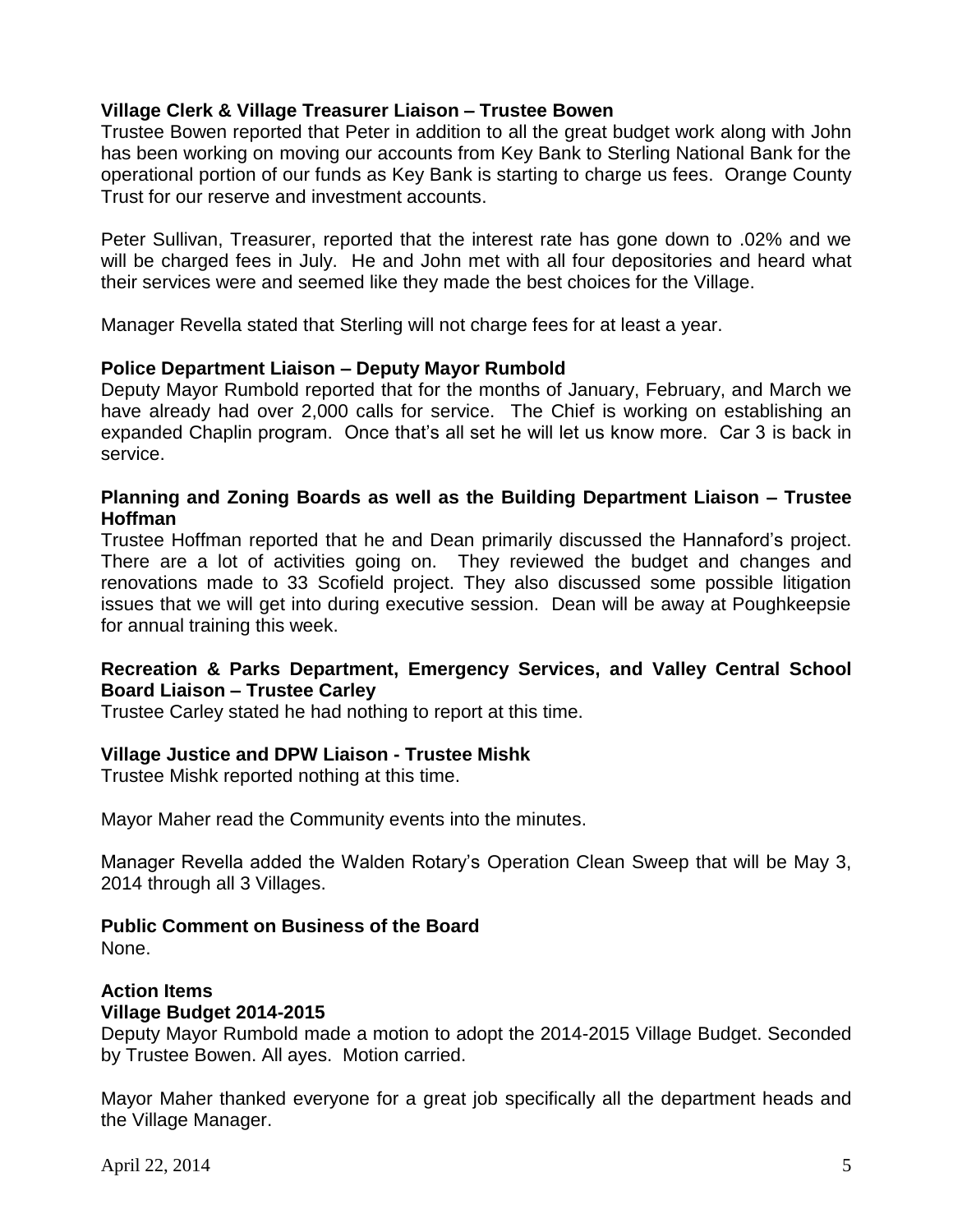## **Flag Day Request**

Deputy Mayor Rumbold made a motion to approve the Flag Day Request for Sunday, June 15, 2014 at 1pm at Veteran's Memorial Park. Seconded by Trustee Leonard. All ayes. Motion carried.

## **Temporary Sign Request – Knights of Columbus**

Trustee Bowen made a motion to approve the temporary sign request for the Knights of Columbus. Seconded by Deputy Mayor Rumbold. 5 ayes, 2 abstentions (Trustee Mishk and Mayor Maher). Motion carried.

## **Temporary Sign Request – Walden Hannaford**

Trustee Mishk made a motion to approve the temporary sign request for the Walden Hannaford. Seconded by Trustee Bowen. All ayes. Motion carried.

Manager Revella stated the signs will be brought in each night.

### **Snow and Ice Removal Appeals**

Darran Prince, 40 Bergen Avenue, stated he shoveled for 30 years. There were no Village personnel on his property.

### Mayor Maher stated that what was given

Manager Revella stated that during snow storms this winter many properties were given notices from our Code Enforcement Officer to shovel sidewalks. They were given a time frame and it wasn't done within that time frame. There are photos of each property as well. They were charged \$220 for each occurrence and if not paid will be levied onto their taxes. They appealed the charge to the Village Manager but he denied overturning the fees based on the evidence and the information gathered by the department heads and now at this point there are property owners here tonight to appeal his decision to not overturn the fees.

Mayor Maher stated there are laws on the books and we've had some individual cmplaints over the years that we have worked out and there was so much snow and it was a difficult winter, it doesn't seem fair. He would like to set a special meeting so that they Board will be able to review the information ahead of time to be able to make a decision on a case by case basis.

Trustee Hoffman stated that the work has been done, the Village has expended the funds and now you want the tax payers to absorb that cost.

Manager Revella commented that the entire width of sidewalk needs to be cleared for ADA and many of these properties did not comply with that requirement. If that's not done someone with a wheelchair and/or stroller can't get by and would be forced to go into the road which also is not fair.

Deputy Mayor Rumbold asked if the property owner got a letter that stated what needed to be done to comply.

Manager Revella replied yes.

April 22, 2014 6 Deputy Mayor Rumbold so they are here to tell us why they did not comply.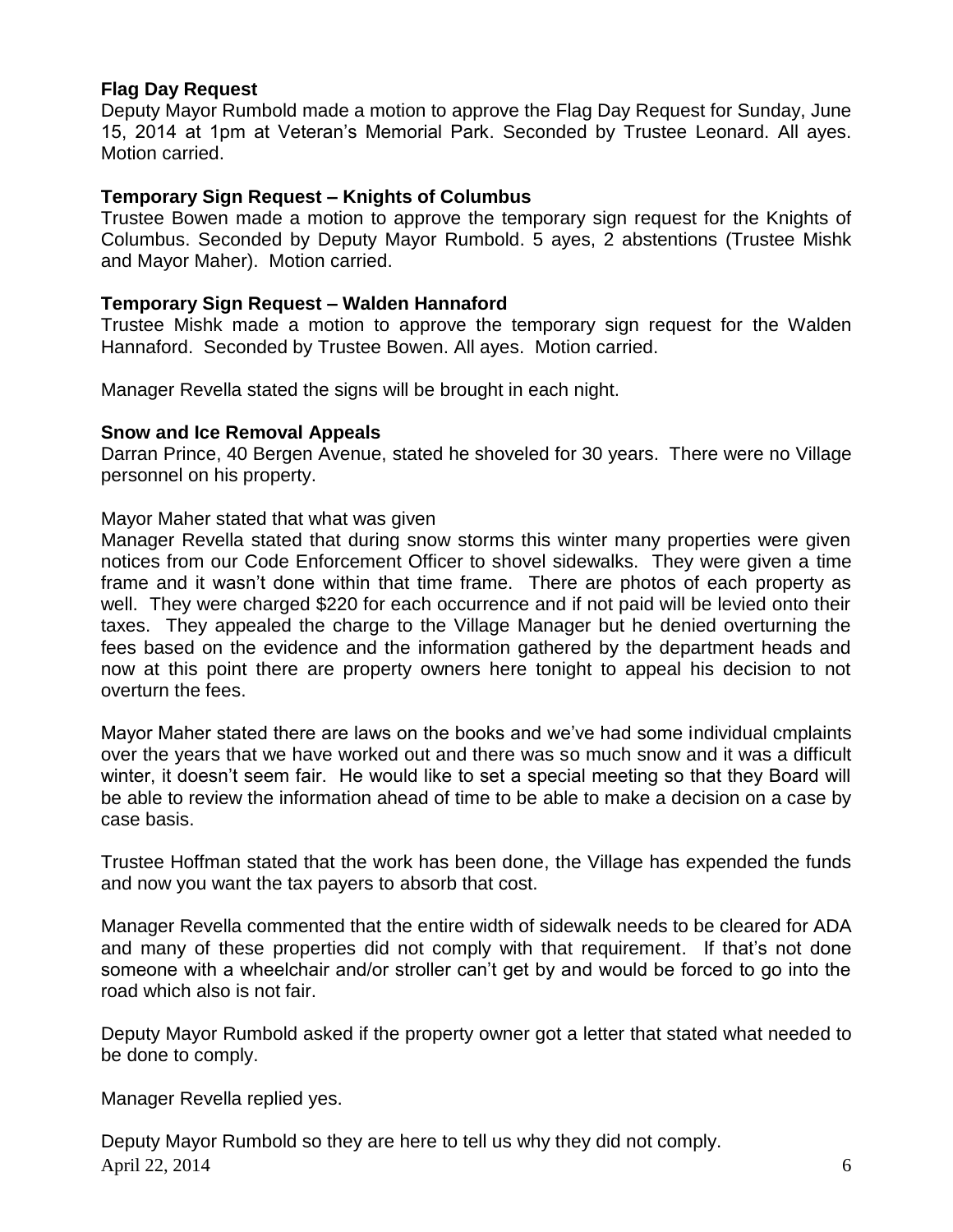Vincent LoMonaco, owner of 20 Church Street, said he never got a letter. He only got the invoice not a fine.

Trustee Hoffman asked if the Code Enforcement Officer notices the property as well as mailing.

Manager Revella replied yes.

Attorney Donovan said it's difficult to take individuals so if you didn't want to address it tonight you would need a special meeting. Each property got (or was supposed to have gotten) a notice which they then appealed to the Village Manager. He ruled on that appeal and then gave them right to come to the Village Board. Village Manager feels they are responsible for this payment and it's up to the Board now.

Mayor Maher stated that this situation needs its own special meeting. There are some people here and some may not be here. Each case needs its due diligence time to hear their case. He'd like to address this more properly. Each person is a hard working Village resident and would like to give them their time to be heard.

Michael Santarpia, 73 North Montgomery Street, commented that he received a notice and wrote an appeal that was ignored. The letter he got back said he looked into the matter and if he had looked into it he would have found that the 5% fee was wrong at the very least, it says \$20 but 5% of \$200 is \$10. Also he did not receive any evidence as was stated earlier.

Mayor Maher added that this issue looks a lot bigger and more important and impossible for us to figure out at this meeting without us having the knowledge and ability to look into it and ask John questions. He would again like to have the board make a special meeting so we don't make a hasty decision that's going to hurt people. At least if we do that we have given a little more time and allowed people to speak. This certainly isn't proper. This shouldn't be happening this way. He's not blaming John but we need to face the reality that this needs its own meeting. John did the right thing bringing this to the Board.

Deputy Mayor Rumbold asked what additional information he thought he would get at a different meeting.

Mayor Maher replied that he would be able to look at the information in front of him, ask questions, and do follow up to see if they have a case. There seems to be a disconnect as to the notices they got and then disputing that either they did the work or that they even got the notices at all. That in itself needs a little more investigation.

Manager Revella clarified that we have the information when they went to the property and if it was done on arrival they won't shovel them, they will check done on arrival.

Thomas Amend, 69 & 73 Ulster Avenue, shouted out that he has pictures and it was snow blowed by his father Robert, not done by the Village.

April 22, 2014 7 Mayor Maher commented that is exactly his point. He doesn't think we can take each case tonight and made a determination that's honestly fair. He feels we need a special meeting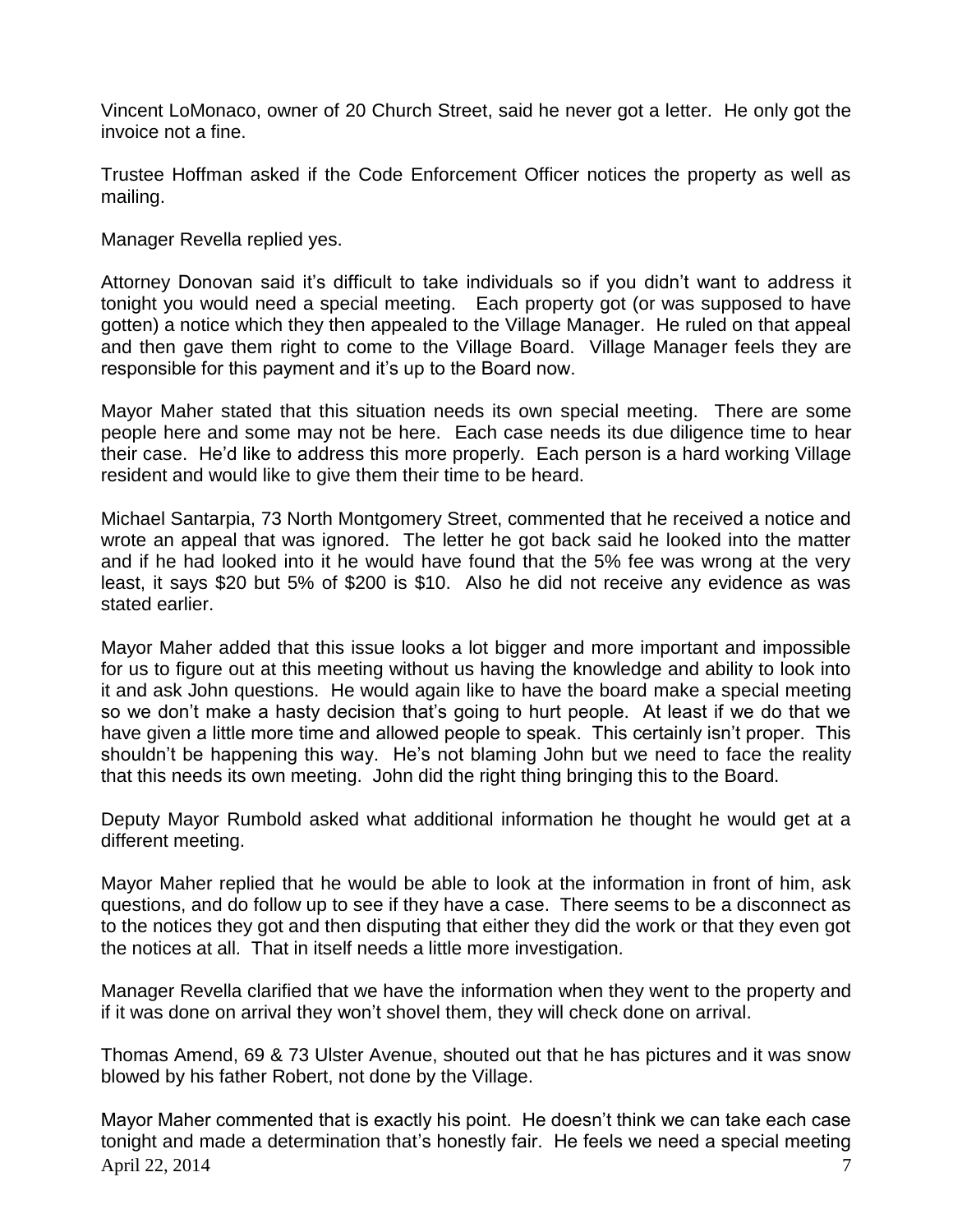to give ourselves more time because the winter we had they could have shoveled, the wind could have blown it back, our guys came in and shoveled and everyone is doing the right thing and people are getting punished for no reason. There are a lot of different factors we need to weigh. We had a herculean winter. He doesn't think its John's fault or the resident's faults, maybe it is, we don't know for sure. He doesn't think we can fairly make a determination without its own special meeting, that's his personal feeling.

Trustee Leonard agreed with the Mayor saying the Board needs to see the individual cases and right now we don't have that, it's all verbal. It's going to tie the meeting up we have a lot more on the agenda and we need to call a special meeting for this.

Trustee Bowen stated that he is not 100% in agreement with having a special meeting. Looking at the bill \$220 there is a miss type if it should be 5% percent.

Manager Revella stated that it should be \$220 as that was the amount set by the Board. The error is that is says 5% fee.

Trustee Bowen asked what the cost to the Village is to clean it up.

Manager Revella replied that's what was evaluated by the Board which figures in the cost for the employees, fuel, and equipment cost.

Trustee Hoffman asked if we had enough time to notice and have a meeting.

Attorney Donovan replied yes. The question is when do you choose to do that and does it provide the people who want to appeal sufficient time. Be aware this is not the first time through for this. It has gone through the building department and the Village Manager so this is not the first time they have notice of this or at least that they have supposed to have had notice of this.

Trustee Hoffman asked Peter what the deadline was for the taxes.

Peter replied another week.

Trustee Hoffman commented that if the Board has not had the time to review the materials, and if you think that additional time will help them make a better judgment; then I don't see how you don't try to reschedule. Logistically we may not be able to make this meeting.

Trustee Carley said he agreed with a special meeting.

Trustee Mishk agreed as well so the Board can digest the information but will be out of town until after the  $30<sup>th</sup>$ .

Mayor Maher asked those residents here for the snow and ice removal appeals to not leave until you have gotten your information to Tara, the Village Clerk so she can put it in the minutes.

Trustee Carley asked what the date is for the meeting.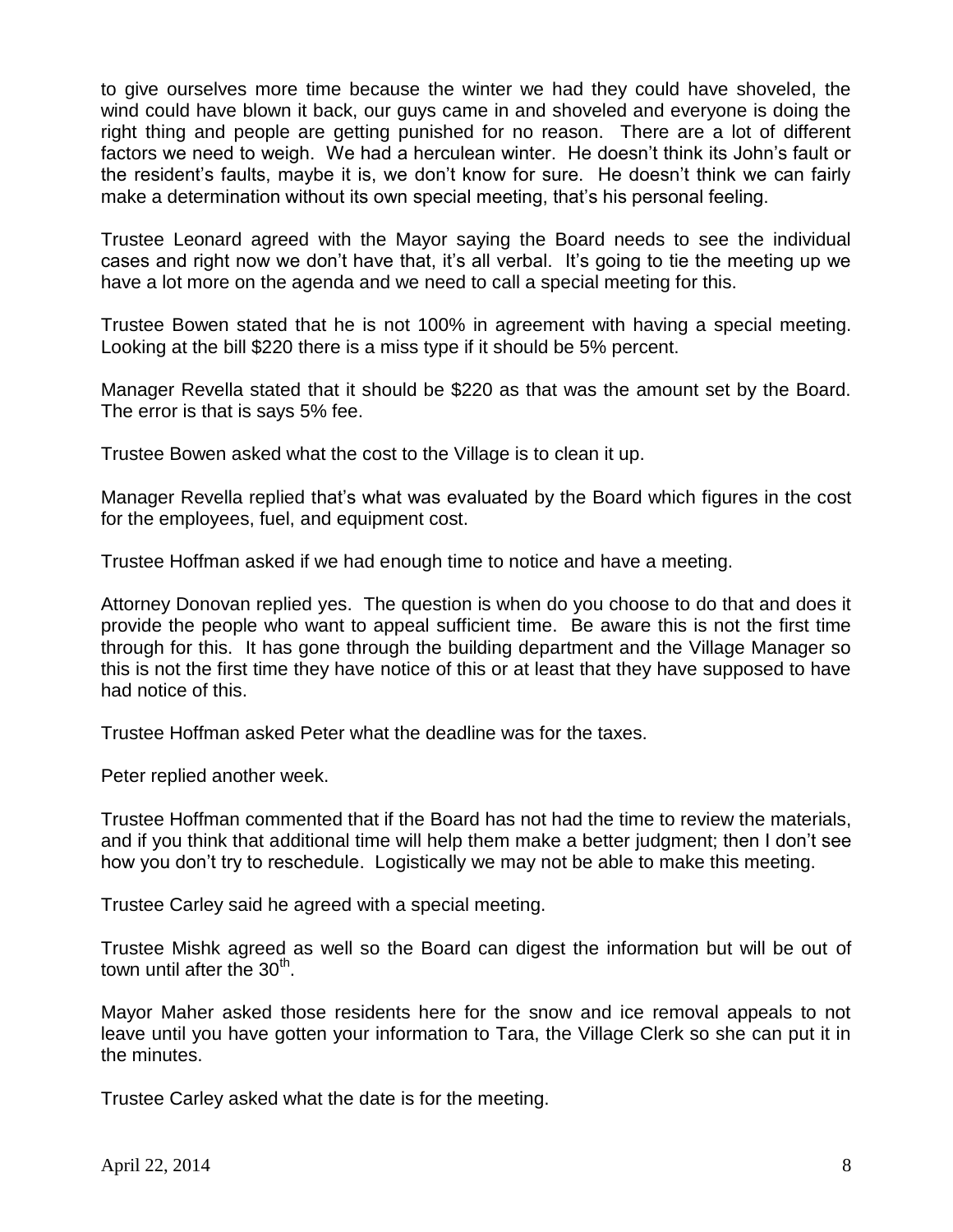Mayor Maher stated that this would be carried over until first thing at our May  $6<sup>th</sup>$  Regular Board Meeting at 6:30pm.

Deputy Mayor Rumbold stated that this meeting should be published and mailed to all 16 properties this affects.

Trustee Bowen asked anyone present tonight that has further documentation to turn that in tonight.

Below is a list of residents and their addresses of who attended the meeting:

- Vincent LoMonaco, owner of 20 Church Street, 25 Shagbark Lane Hopewell **Junction**
- Gerard Tuitt, 48 Ulster Avenue
- Michael Santarpia, 73 North Montgomery Street
- Thomas Amend, owner of 73 and 69 Ulster Avenue, 26 Ivy Lane Washingtonville
- Edatharayil Samuel, owner 22 Ulster Avenue, 35 North Montgomery Street, and 38 South Montgomery Street, 47 Harmony Lane Montgomery
- Darran Prince, 40 Bergen Avenue
- Kurt Engness, owner of 72 Orchard Street, 2431 Albany Post Road Walden
- Rodolfo Catenco & Paula Cruz, 105 South Montgomery Street
- Valentine Atekha, 41 Bergen Avenue
- Shanika Robinson, renter at 101 South Montgomery Street

The appeals have been tabled until the next meeting.

## **Set Public Hearing for CDBG Application**

Deputy Mayor Rumbold made a motion to set the Public Hearing for the CDBG Application for Tuesday, May 6, 2014 at 6:30pm or as soon thereafter as could be heard. Seconded by Trustee Leonard. All ayes. Motion carried.

## **Beautification Committee Request – Rose Oliva Memorial**

Sandy Magill, President of the Walden Community Council and representing the beautification committee, read the request letter into the minutes. They are looking for permission for a memorial stone or plaque to be put in the Firemen's Triangle in honor of Rose Oliva. Rose was a lifetime member of the VFW Auxiliary and the exact wording has not been finalized but would not interfere with the existing Firemen's monument already in existence. They have included Manager Revella and Mike Bliss in their planning discussions, and are using Tom McGowan of Twin Ponds for the plantings.

Mayor Maher commented that there was a small concern about putting another memorial at the location where there is already a firemen's monument.

Manager Revella replied that there are other Veteran's memorials in the park already.

Mayor Maher agreed and stated he felt it would be complimentary.

Deputy Mayor Rumbold asked which memorial was there first, the Veterans or the firemen's. She knows the statue was somewhere else originally and that is currently on Village property.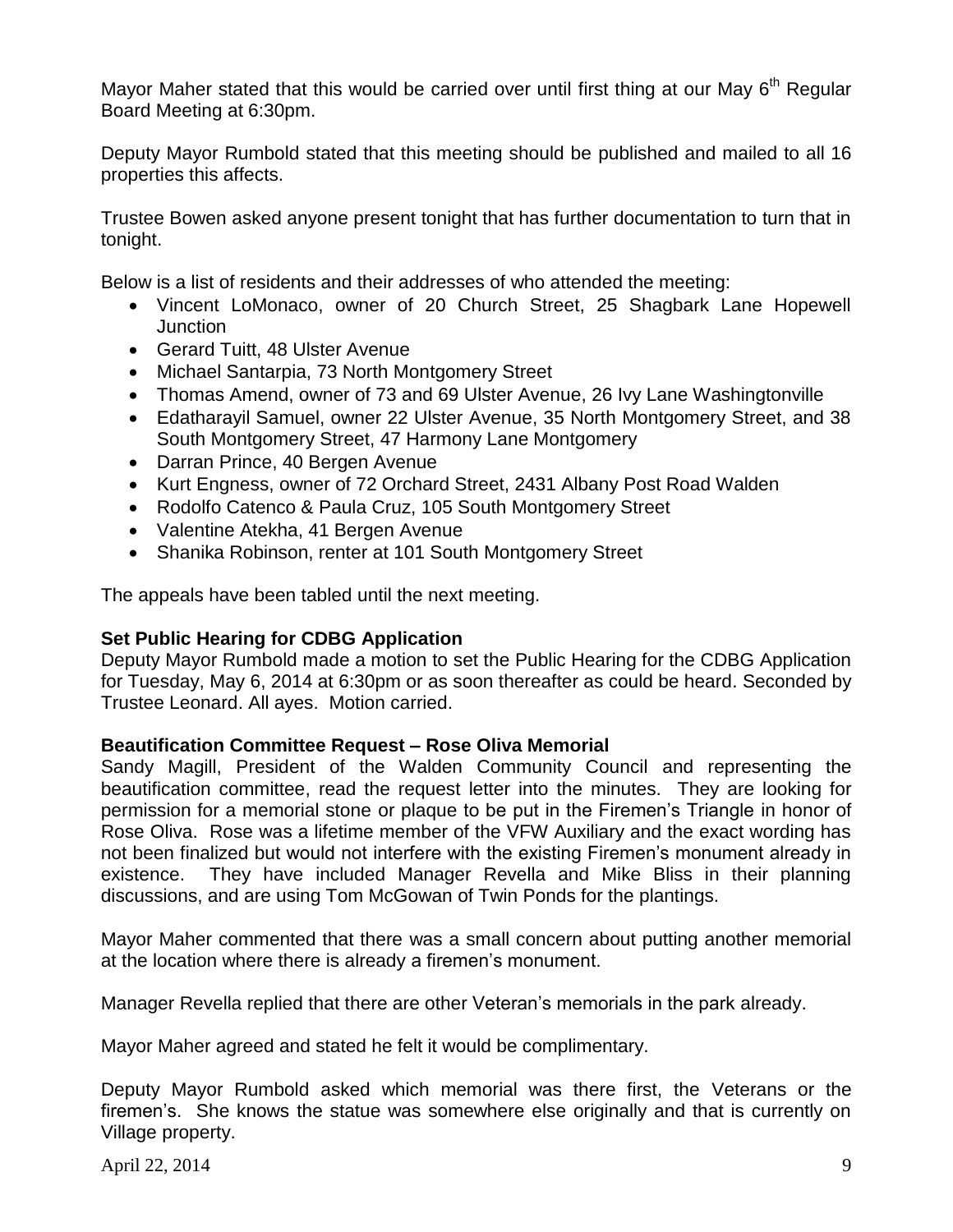Manager Revella replied that it was originally the gazebo and then the band stand.

Deputy Mayor Rumbold asked who had the issue with it being the firemen's monument.

Mayor Maher replied no one specifically. The issue arose in a conversation that people might feel it's disrespectful of veterans or firemen. He doesn't feel that is the case but he wanted to make it known so it was addressed.

Manager Revella replied that is why they made a point to say that she was a lifelong member of VFW Auxiliary.

Trustee Mishk made a motion to approve the Beautification Committee Request for the Rose Oliva Memorial plantings and plaque in the firemen's triangle. Seconded by Trustee Bowen. All ayes. Motion carried.

### **Discussion Items**

### **Parking on South Montgomery Street (between Walker Street and South Street)**

Mayor Maher stated that we have nothing new on this yet. We need to have the Engineer at our next meeting.

### **Old Orange Avenue Name Change**

Mayor Maher explained that he discussed with the Lustig family about changing the name of the dead end road Old Orange Avenue to Lustig Court. Manager Revella will be writing a letter to mail to the residents that live there and he will continue his door to door campaign. This name came from a list from Mickey Millspaugh who was the historian at that time; Lustig is the next name on the list.

Deputy Mayor Rumbold made a motion to change the name of Old Orange Avenue, the one that runs Northbound on Route 208 South entering the Village to the dead end, Lustig Court. Seconded by Trustee Mishk. All ayes. Motion carried.

Mayor Maher announced that the Lustig family has selected Sunday, May, 18, 2014 at 1pm for the Street Dedication ceremony.

## **Village Office Hours**

Mayor Maher explained that the Board was considering summer hours once again and then re evaluate after the summer.

Trustee Leonard stated that we never got Johns opinion and why in our budget discussions.

Manager Revella stated that he confirmed the consensus regarding summer hours but not year round since we will be changing employees around. He'd rather keep them as they are and would like summer hours first then re evaluate in the fall if we will keep them longer. He feels that since we collect taxes in June he would suggest only doing this for July and August.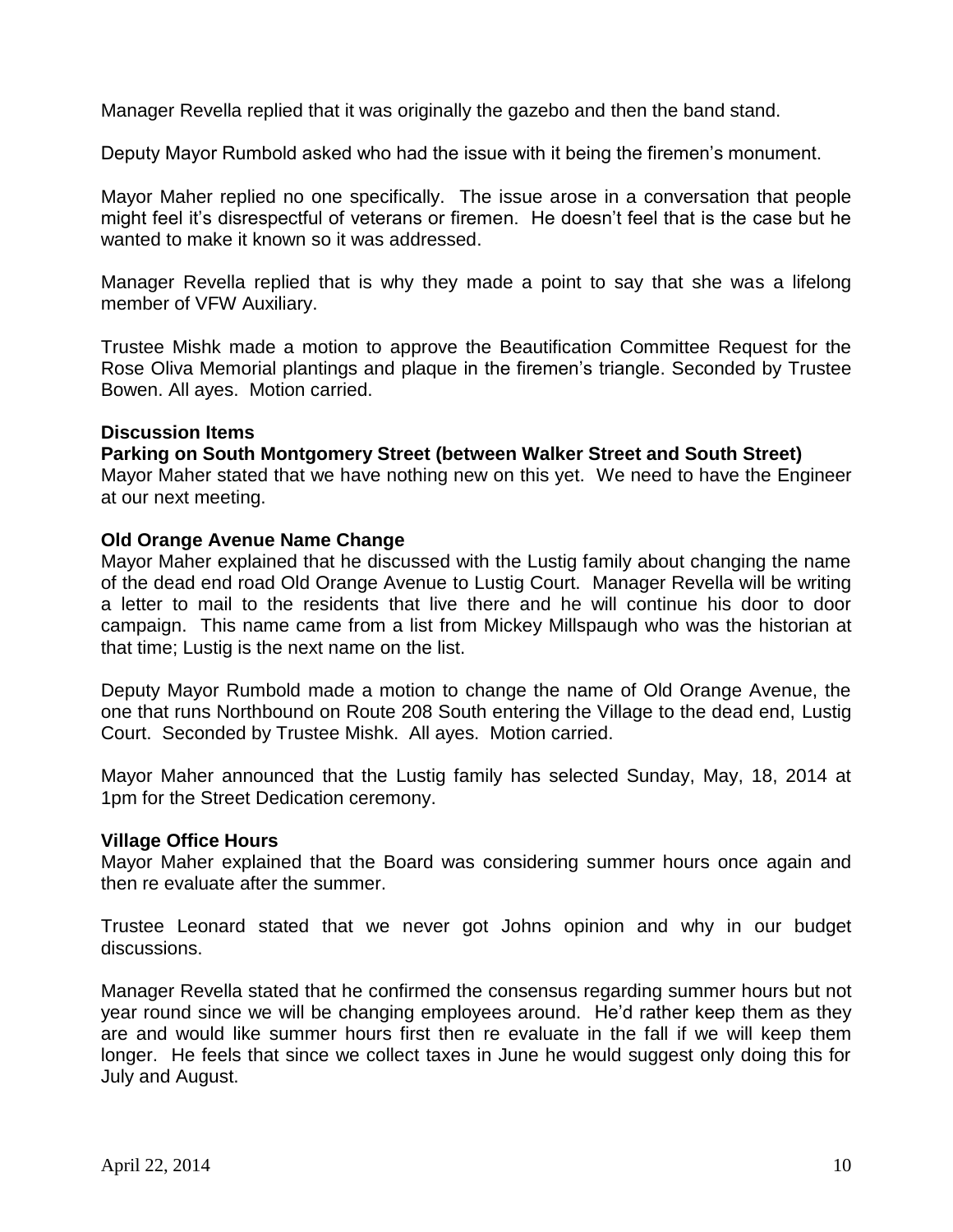Trustee Leonard made a motion to approve the Village office hours for the months of July and August 2014 to be 8-5pm Monday - Thursday and Friday 8-12pm. Seconded by Trustee Bowen. All Ayes. Motion Carried.

### **Public Comment**

Lynn Yack, 96 Coldenham Road, asked about the corner of Coldenham and Route 208 and the Taxi company. They have a whole big parking lot and yet they park in front on the building on the sidewalk blocking the view every morning. Will they pay for the sidewalk when it has to be replaced?

Manager Revella stated that when she sees anyone parked on any sidewalk to call the Police Department as they will be cited.

Lynn added to the snow thing as they are one that never gets shoveled.

Manager Revella replied that the landlord was cited for that.

Deputy Mayor Rumbold asked if a letter has ever been sent telling them not to park on sidewalk.

Manager Revella replied that the Police should be citing them. He doesn't think we should be mailing letters about the law. She says she disciplines the staff when they do that.

Trustee Mishk asked if there was parking between the sidewalk and the building.

Manager Revella replied technically it's paved, he's not sure if it's legal parking. He can check site plan.

Lynn continued that they have 3 cars sitting right up on the sidewalk in the morning. With the bus stop there it's dangerous.

Deputy Mayor Rumbold asked if we could check the site plan and if they are not allowed to do it then can we please do something about it.

Mayor Maher stated that we had the same issue with them when they were on Main Street and we sat down to discuss it with them. At least it was helpful for a while there.

Lynn asked if the replacement street sign for Coldenham had been ordered yet.

Manager Revella stated that he did notify the county. They replaced it and it was torn down a week after it was replaced.

Mayor Maher asked how long it takes to get a replacement sign.

Manager Revella replied that they responded within a week last time but then it got torn down again.

April 22, 2014 11 Brenda Adams, 31 Valley Avenue, commented about the ice/snow appeals, it did get crazy here but you had made a mention that the wind blew it back on the sidewalk. She can tell you that we were in day and night and when the wind or the plow puts it back on there we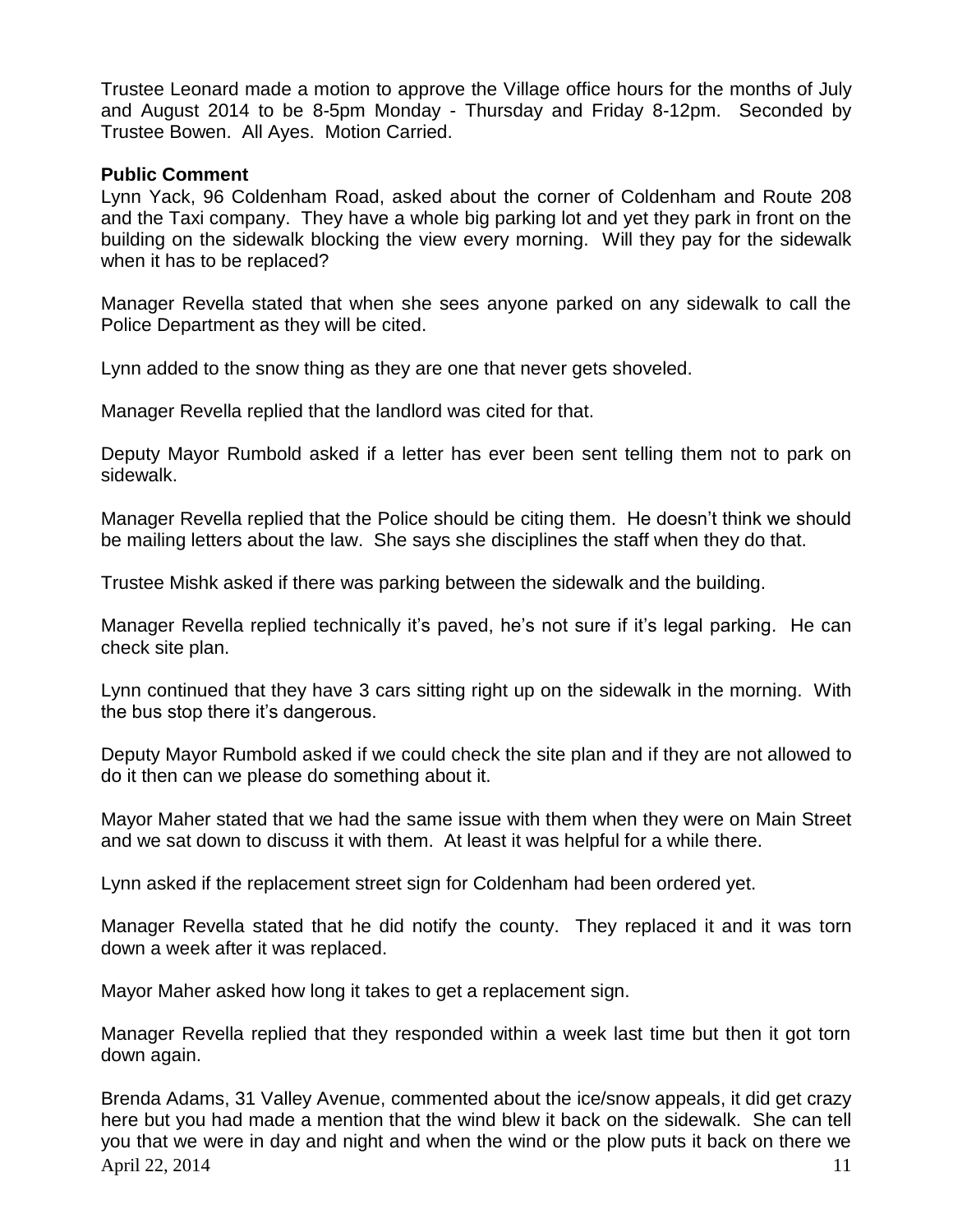go out to get it free and clear. We open the fire hydrants and the storm drains as that's part of the code as well. We work really hard to keep it that way. Most of those people based on who was talking they were all absentee landlords, they don't even live here. She feels you should count on the Village employees who went out and actually saw this and back them up; they know if it was done or it wasn't. There was a receipt that it was shoveled but that doesn't mean it was done right. Maybe it was shoveled in the morning then snowed again in the afternoon. We had a guy who went down William Street and slammed into the snow bank and put it all across the sidewalk again and we shoveled it out. If we hadn't we would have gotten a citation. We all work together to keep it clear. These people have that same responsibility.

Mayor Maher thanked her for her comments. He didn't feel they had the ability to make the decision on the spot. It could have been any number of factors that we aren't thinking of. He didn't feel comfortable making the decision and the Board agreed so we rescheduled. We may come to that determination we may not. They may not be absentee landlords.

Deputy Mayor Rumbold commented that this speaks to the Registry Law that we are talking about now. We need a representative who lives in close proximity to the Village to maintain the property and pay attention to this stuff. She can attest to it herself that she had to keep going out as well. That's what happens when you're a homeowner and you have a responsibility.

Brenda commented that it was a rough winter but we've had worse.

Nanette DeGrote, 80 North Montgomery Street, commented about Coldenham road sign that maybe we could get some kind of sign that tells the truck drivers to keep going straight.

Manager Revella said he was working on it but we need state approval on it.

Nanette continued that she talked to John today and will be getting together with the girls from the Community Council on Thursday. With the Hannaford's coming in June, her idea is to incorporate the whole grand opening thing and have a Re-Grand opening for Walden of all the businesses. She has a lot of ideas such as having a tour of all the homes for sale, or to have a tour of the business district, or even a restaurant tour. She would like to have a whole event for the businesses and for everything going on in the Village. She thinks it would be a whole new chapter in the Village's history. She's been here for 43 years and Thruway was her first job and this is a whole new chapter. She thinks it's a great thing, it looks beautiful down there. She will be getting together with some people but if there is anything the Board members would like to add that is great. Will be having a meeting at 9am on Friday at Lou Anne's the new little gift shop she opened, feel free to come and give ideas and brainstorm with us.

Manager Revella reported that he shared the draft welcome packet to see what we are missing. He can officially say that the grand opening will be June  $14<sup>th</sup>$  with the Ribbon Cutting at 6:45am. Their store hours will be 6am-12am.

Nanette stated that maybe we can do it when the sporting goods store is re opened.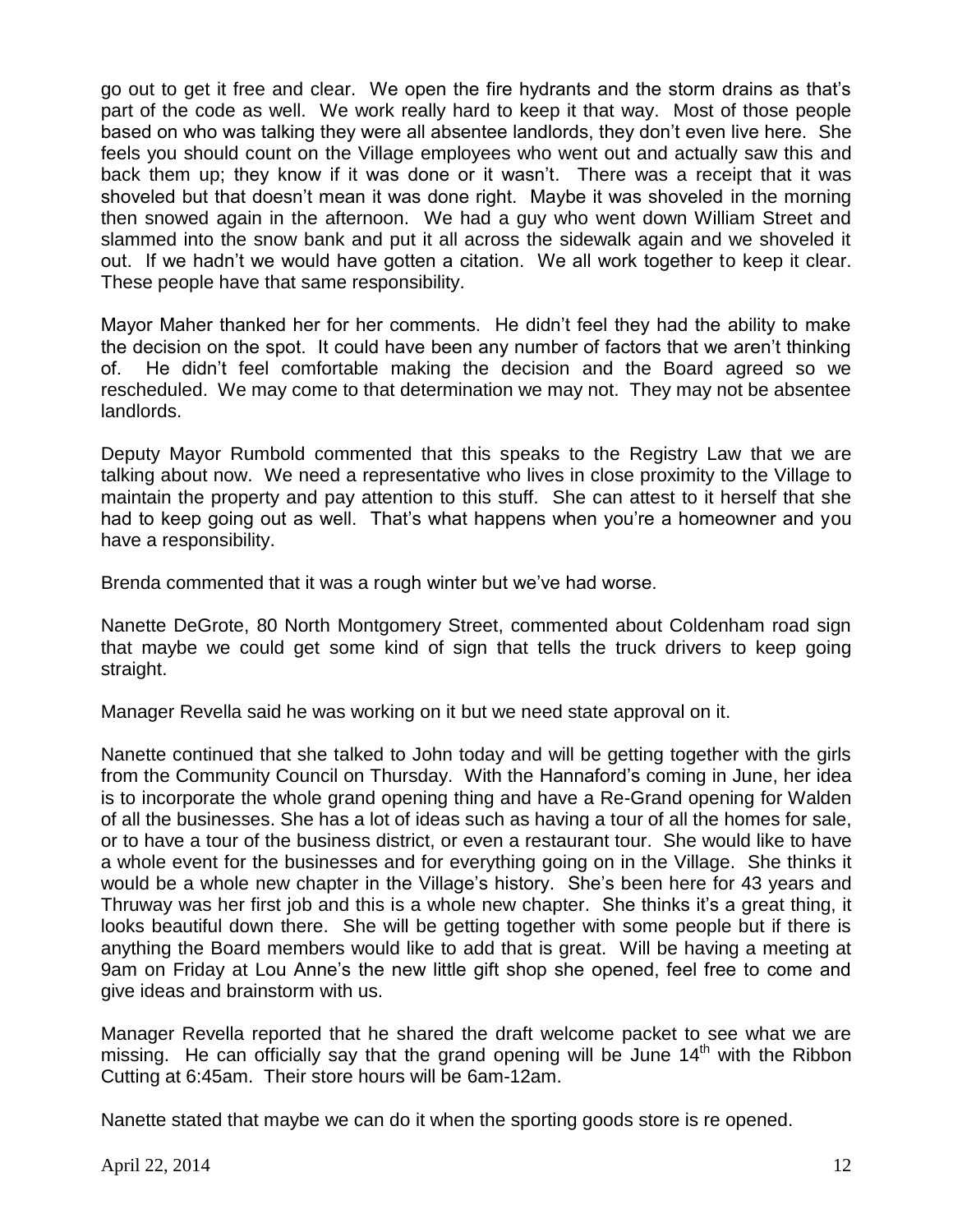Clerk Bliss added that she and the Historian are working on doing a monument tour on Saturday, June  $7<sup>th</sup>$ . We could use help with that also if anyone wants to volunteer.

Christine Szulwach, 145 First Street, commented that she had seen the street sweeper out. Not sure if you are aware of the fact that across from the Midge Norman Park perhaps you need a sign to put up that says no dumping. When the weather changed last year there was an odor and it looks offensive across from such a nice park in honor of Midge. Perhaps think about putting something there, she thought he said that the Schoonmakers are the owners there.

Manager Revella confirmed.

Christine continued by asking about the cones that are randomly placed out around the Village by the catch basins.

Manager Revella stated they have to be called in for a UFPO before they can be repaired.

Christine asked if the street sweeper could clean out those catch basins.

Manager Revella stated that was not what the street sweeper is for. We have tools to clean out the basins with, scoops.

Christine asked do you have something besides men. Could the street sweeper do that?

Manager Revella replied in some cases yes, but not to suck up rocks or anything other than leaves and silt.

Christine asked if we have all the tools available to use it. Do we have parts available to do that the way it stands?

Manager Revella stated we are not going to schedule that for over a month because we are doing a water main project, but perhaps in June we can. He has to discuss with the Board the status of the sweeper and what we want to do with it in the future.

Christine congratulated Trustee Mishk on his Liaison position to DPW. She asked him to briefly explain what a liaison's job entailed.

Trustee Mishk stated he is still learning but as he understands it, he will serve as the go between for the Board and the DPW and the Village Manager. He has probably taken on more than he should as far as listening to complaints etc. but he feels that's why he's there and he's good with that.

Christine asked if he would be taking time to review bills that have come across.

Trustee Mishk stated that he reviews every bill before he signs them and has been on a regular basis. It takes him a long time as it does other trustees. He's seen it a number of times where we withhold a bill before signing.

Trustee Bowen asked Christine if she had some insight on something to check on.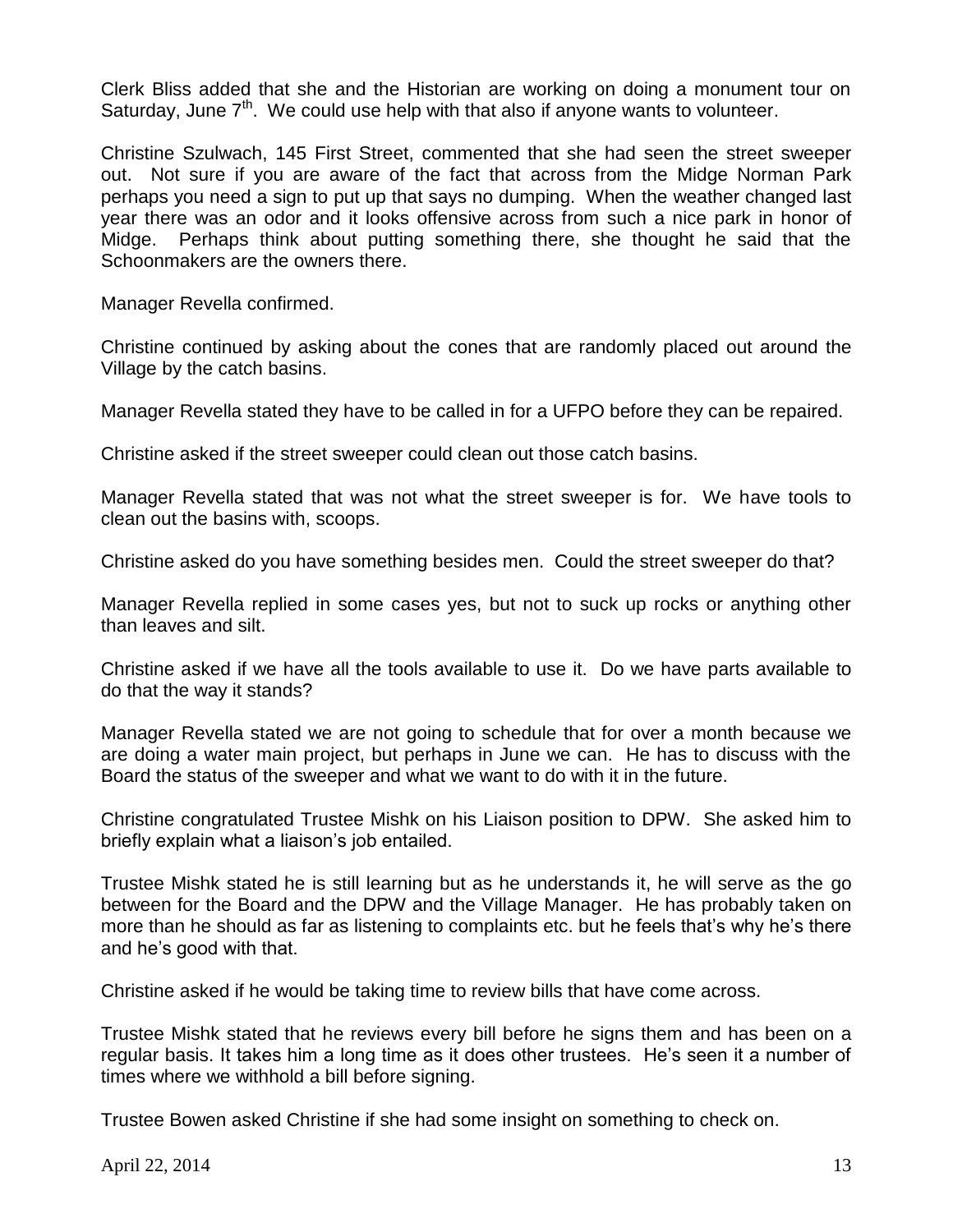Christine replied no.

Trustee Bowen commented that by her asking that questions it seemed like she was looking for something or some information that she is privy to.

Christine stated that is possible but she will share with the liaison. She hoped that Jerry would take time to address issues that might be there. You hear things and you notice things and would like him to do the same.

Trustee Mishk stated that he's "been on patrol" since he took on the position.

### **Payment of the Audited Bills**

Deputy Mayor Rumbold made a motion to pay the audited bills. Seconded by Trustee Carley. All ayes. Motion carried.

#### **Correspondence**

Trustee Bowen stated he received a phone call that the Galloway Street sign is down.

#### **Miscellaneous Comments from the Board of Trustees**

Trustee Mishk stated that he would ask the Village Clerk to put on the website that he is glad to meet with them. Email him and he's glad to set up an appointment with a time and place to meet.

Deputy Mayor Rumbold stated that just so Christine and everyone in the audience understands, this Village runs under 15A for of government which means the Manager is the CEO. For years Trustees attended meetings and that was their responsibility. When Brian became Mayor he came up with the concept of liaisons because he felt there was a disconnect between the department heads and the Village Manager. We are the liaisons who meet with the department heads and talk about any concerns and we get more detail about what's happening. We can then share with the Manager and fellow Board members. When you come to a Trustee with an issue we carry through the chain of command but it ultimately ends up on John's desk. We are only one person on the Board and only have one vote. We can't change things on our own; we can make suggestions and we can pass things on but she wants everyone to understand if you come to a Trustee with a concern and it does not get taken care of immediately or nothing happens, it's not because the Trustee didn't do their job, its because the Board feels it's not in the best interest of the Village. It's not because they didn't think it was important enough. She doesn't want people to blame a liaison if something doesn't happen.

Manager Revella stated that for clarification, if there is a real issue they should bring it to him first because if he makes a decision on it will go to the Board on the next level. If it goes to the Board first then that person would have to recues themselves from the discussion. So it's in the best interest to come to him first unless of course there is an issue with he himself, then go to the Board directly.

Deputy Mayor Rumbold said she could see why people would do that as they see Trustee's out and about and we are the ones they voted for to serve the public and carry those concerns.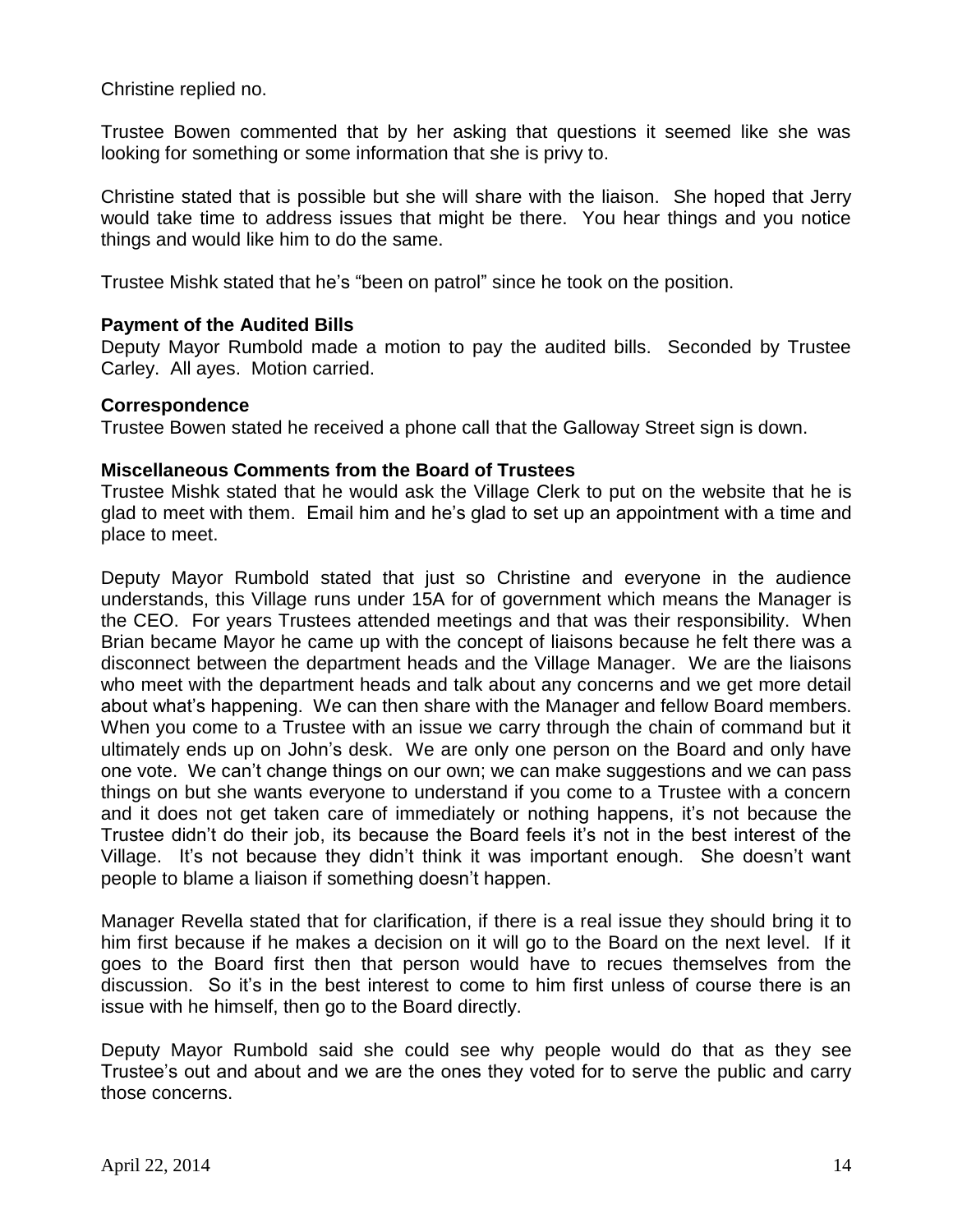Manager Revella stated he just wanted to make sure there was a level of separation so there is an opportunity for a process of appeals etc.

Trustee Leonard commented that the Egg hunt was wonderful and in a total of 3 minutes they were gone. On the stretch of Main Street to South Montgomery Street there are a few properties that have been boarded up for a long period. There are 3 others we need to do the same. He feels we need to put this on as an agenda item to get the landlords to move and possibly look into whether Schneiderman's law that was used in the City of Newburgh can help with these abandoned properties.

Manager Revella stated that that law only pertains to cities but we can see what we can do. There are 3 properties on Orange Ave, Liberty Street, and West Main as well.

Attorney Donovan advised the Board that it isn't customary to schedule executive sessions in advance. He suggested changing the agenda to put "Executive Session - If Needed" as a place holder and then articulate during the meeting what needs to be discussed at the meeting. He is more concerned with what we do discuss in executive session as there are certain things you can and certain things you can't. What the proper motion would be to discuss is Collective bargains with the PBA, ongoing litigation with Mr. Isenady, and the employment history of a particular person. The attorney client item would be done under a separate motion after executive session so that you can receive legal advice and be kept confidential.

### **Executive Session**

Deputy Mayor Rumbold moved to go into Executive Session to discuss Collective bargains with the PBA, ongoing litigation with Mr. Isenady, and the employment history of a particular person. Seconded by Trustee Bowen. All ayes. Motion carried.

#### **Reconvene**

Trustee Mishk moved to reconvene the regular meeting. Seconded by Trustee Leonard. All ayes. Motion carried.

#### **Attorney Client**

Deputy Mayor Rumbold made a motion to go into Executive Session to receive legal advice from our Attorney. Seconded by Trustee Hoffman. All ayes. Motion carried.

#### **Reconvene**

Deputy Mayor Rumbold moved to reconvene the regular meeting. Seconded by Trustee Mishk. All ayes. Motion carried.

## **Adjournment**

Trustee Mishk moved to adjourn. Seconded by Trustee Bowen. All ayes. Meeting adjourned.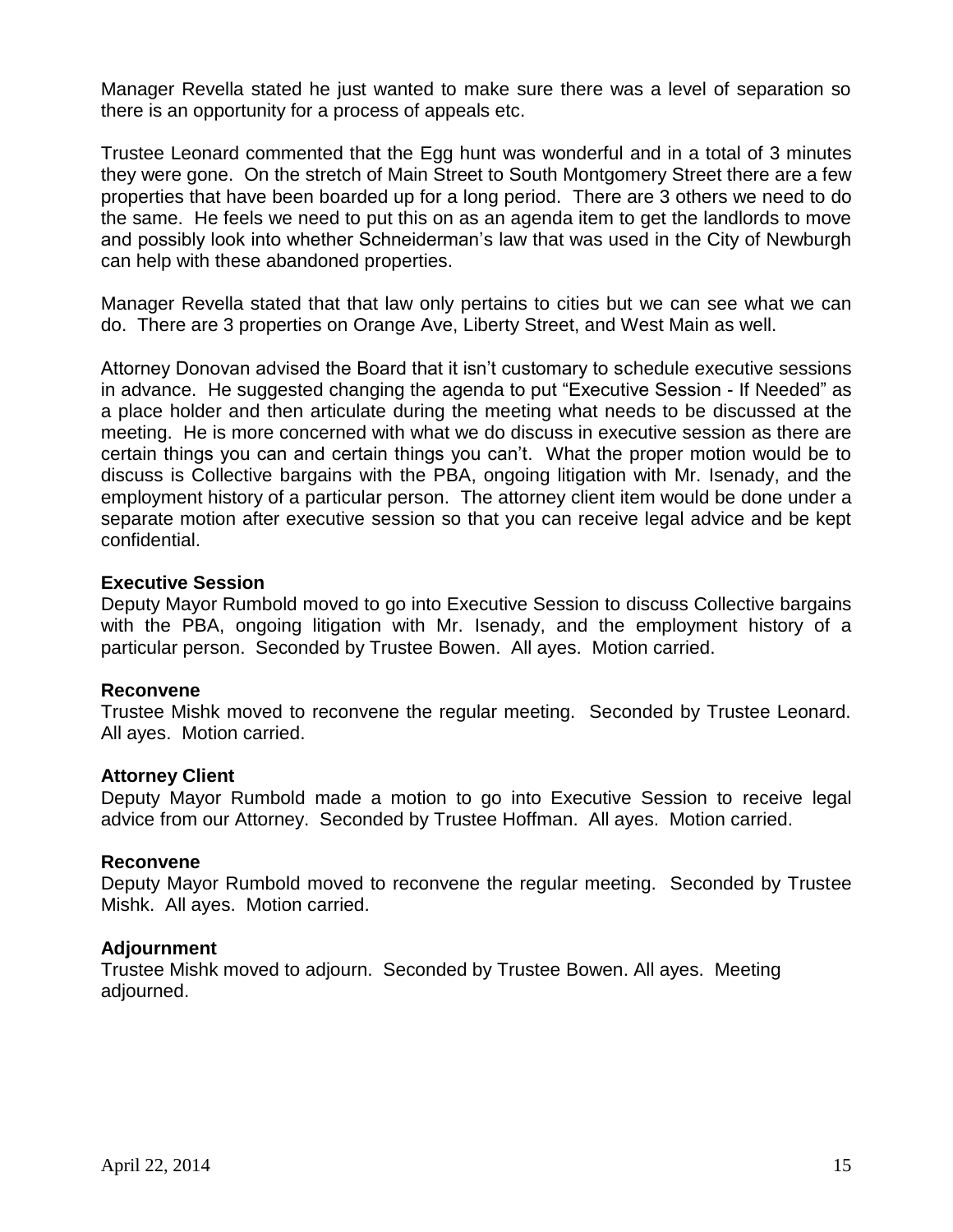### **Village of Walden Board of Trustees Regular Meeting April 22, 2014 Motions & Resolutions**

### **Public Hearing – 2014-2015 Village Budget**

Deputy Mayor Rumbold made a motion to open the public hearing for the 2014- 2015 Village Budget. Seconded by Trustee Hoffman. All ayes. Motion carried.

Trustee Leonard made a motion to close the public hearing for the 2014-2015 Village Budget. Seconded by Trustee Mishk. All ayes. Motion carried.

Deputy Mayor Rumbold made a motion to adopt the 2014-2015 Village Budget. Seconded by Trustee Bowen. All ayes. Motion carried.

#### **Approval of the April 1, 2014 Tri Board Minutes**

Trustee Leonard made a motion to approve the April 1, 2014 Tri Board minutes with edits noted by Trustee Hoffman. Seconded by Trustee Mishk. All ayes. Minutes approved.

#### **Approval of the April 7, 2014 Reorganization Meeting Minutes**

Deputy Mayor Rumbold made a motion to approve the April 7, 2014 Reorganization Meeting minutes. Seconded by. 5 ayes, 2 abstentions (Trustee Carley and Deputy Mayor Rumbold). Minutes approved.

#### **Flag Day Request**

Deputy Mayor Rumbold made a motion to approve the Flag Day Request for Sunday, June 15, 2014 at 1pm at Veteran's Memorial Park. Seconded by Trustee Leonard. All ayes. Motion carried.

#### **Temporary Sign Request – Knights of Columbus**

Trustee Bowen made a motion to approve the temporary sign request for the Knights of Columbus. Seconded by Deputy Mayor Rumbold. 5 ayes, 2 abstentions (Trustee Mishk, and Mayor Maher). Motion carried.

#### **Temporary Sign Request – Walden Hannaford**

Trustee Mishk made a motion to approve the temporary sign request for the Walden Hannaford. Seconded by Trustee Bowen. All ayes. Motion carried.

### **Set Public Hearing for CDBG Application**

Deputy Mayor Rumbold made a motion to set the Public Hearing for the CDBG Application for Tuesday, May 6, 2014 at 6:30pm or as soon thereafter as could be heard. Seconded by Trustee Leonard. All ayes. Motion carried.

#### **Beautification Committee Request – Rose Oliva Memorial**

Trustee Mishk made a motion to approve the Beautification Committee Request for the Rose Oliva Memorial plantings and plaque in the firemen's triangle. Seconded by Trustee Bowen. All ayes. Motion carried.